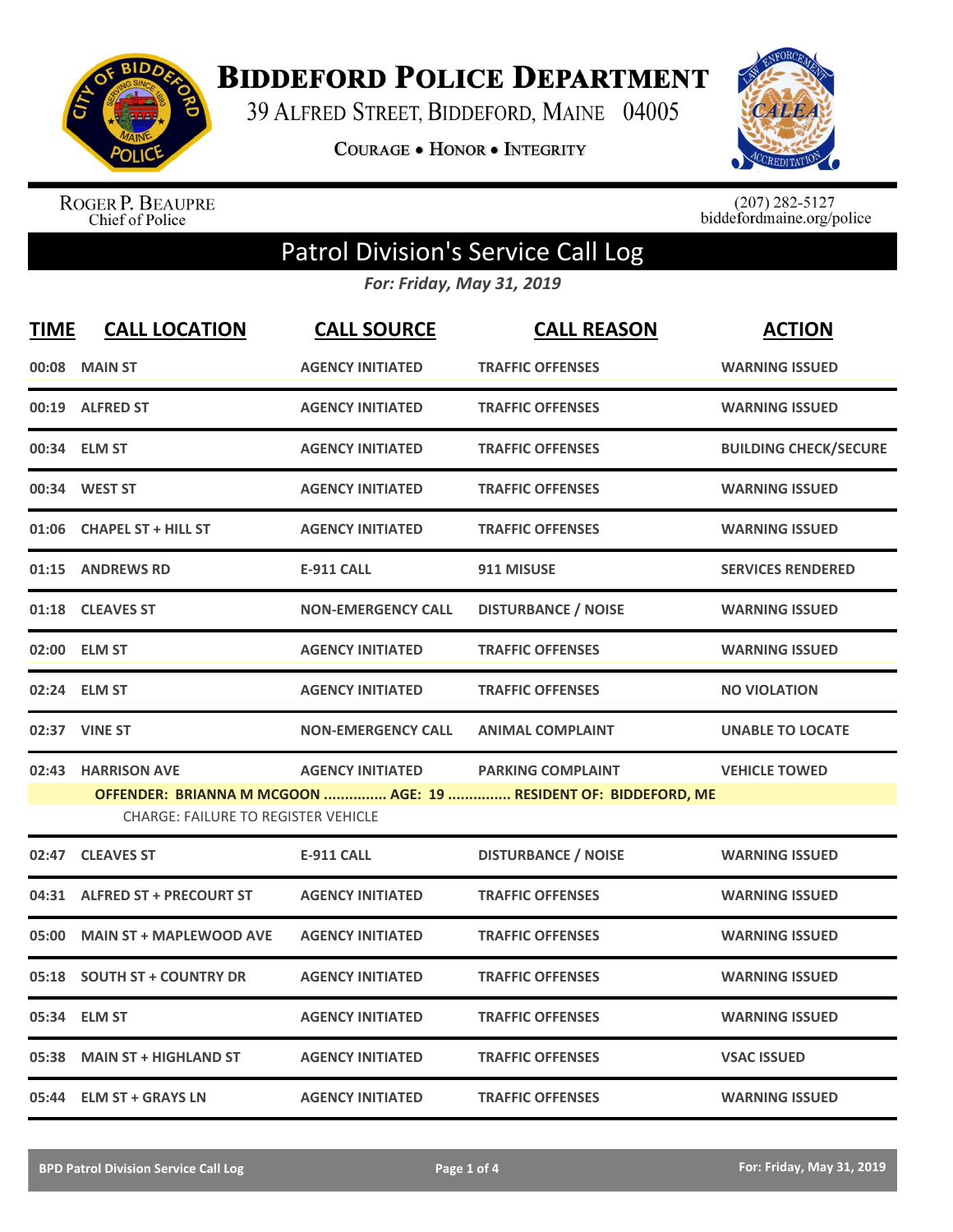| <b>TIME</b> | <b>CALL LOCATION</b>           | <b>CALL SOURCE</b>        | <b>CALL REASON</b>                 | <b>ACTION</b>             |
|-------------|--------------------------------|---------------------------|------------------------------------|---------------------------|
|             | 05:52 PRECOURT ST + BAKERS WAY | <b>AGENCY INITIATED</b>   | <b>TRAFFIC OFFENSES</b>            | <b>WARNING ISSUED</b>     |
| 05:57       | <b>MAIN ST + WASHINGTON ST</b> | <b>AGENCY INITIATED</b>   | <b>TRAFFIC OFFENSES</b>            | <b>WARNING ISSUED</b>     |
|             | 06:08 WEST ST + HILL ST        | <b>AGENCY INITIATED</b>   | <b>TRAFFIC OFFENSES</b>            | <b>WARNING ISSUED</b>     |
|             | 06:13 ELM ST + JANELLE ST      | <b>AGENCY INITIATED</b>   | <b>TRAFFIC OFFENSES</b>            | <b>WARNING ISSUED</b>     |
|             | 06:17 WEST ST                  | <b>AGENCY INITIATED</b>   | <b>TRAFFIC OFFENSES</b>            | <b>WARNING ISSUED</b>     |
|             | 07:44 FOREST ST                | <b>NON-EMERGENCY CALL</b> | <b>PARKING COMPLAINT</b>           | <b>SERVICES RENDERED</b>  |
|             | 08:20 ALFRED ST                | <b>AGENCY INITIATED</b>   | <b>DRUG BOX</b>                    | <b>SERVICES RENDERED</b>  |
|             | 08:23 PIERSONS LN              | <b>AGENCY INITIATED</b>   | <b>ANIMAL COMPLAINT</b>            | <b>SERVICES RENDERED</b>  |
|             | 08:59 ELM ST                   | <b>AGENCY INITIATED</b>   | <b>TRAFFIC OFFENSES</b>            | <b>WARNING ISSUED</b>     |
|             | 09:00 CLEAVES ST               | <b>E-911 CALL</b>         | <b>DOMESTIC COMPLAINTS</b>         | <b>REPORT TAKEN</b>       |
| 09:08       | <b>WEST ST</b>                 | <b>E-911 CALL</b>         | 911 MISUSE                         | <b>WARNING ISSUED</b>     |
| 09:40       | <b>MT PLEASANT ST</b>          | <b>NON-EMERGENCY CALL</b> | <b>ARTICLES LOST/FOUND</b>         | <b>SERVICES RENDERED</b>  |
| 09:41       | <b>ALFRED ST</b>               | <b>NON-EMERGENCY CALL</b> | <b>CODES ENFORCEMENT</b>           | <b>SERVICES RENDERED</b>  |
| 09:55       | <b>MASON ST</b>                | <b>AGENCY INITIATED</b>   | <b>ANIMAL COMPLAINT</b>            | <b>SERVICES RENDERED</b>  |
|             | 10:30 POOL ST + DECARY RD      | <b>AGENCY INITIATED</b>   | <b>TRAFFIC OFFENSES</b>            | <b>VSAC ISSUED</b>        |
|             | 10:30 MAPLEWOOD AVE            | <b>WALK-IN AT STATION</b> | <b>SUSPICION</b>                   | <b>REPORT TAKEN</b>       |
|             | 10:43 WASHINGTON ST            | <b>RADIO</b>              | <b>PAPERWORK</b>                   | <b>NEGATIVE CONTACT</b>   |
|             | 10:46 WESTWOOD DR              | <b>AGENCY INITIATED</b>   | <b>PRO-ACTIVE DV RESPONSE TEAM</b> | <b>NO VIOLATION</b>       |
|             | <b>10:57 MAIN ST</b>           | <b>AGENCY INITIATED</b>   | <b>TRAFFIC OFFENSES</b>            | <b>WARNING ISSUED</b>     |
|             | 11:14 WATER ST + PIKE ST       | <b>AGENCY INITIATED</b>   | <b>TRAFFIC OFFENSES</b>            | <b>NO ACTION REQUIRED</b> |
|             | 11:15 PROSPECT ST              | <b>NON-EMERGENCY CALL</b> | <b>ANIMAL COMPLAINT</b>            | <b>SERVICES RENDERED</b>  |
|             | 11:20 POOL ST                  | <b>AGENCY INITIATED</b>   | <b>TRAFFIC OFFENSES</b>            | <b>WARNING ISSUED</b>     |
|             | 11:21 FOSS ST                  | <b>AGENCY INITIATED</b>   | <b>SEX OFFENDER REGISTRATION</b>   | <b>REPORT TAKEN</b>       |
|             | 11:31 VILLAGE LN               | <b>AGENCY INITIATED</b>   | <b>ANIMAL COMPLAINT</b>            | <b>SERVICES RENDERED</b>  |
|             | 11:35 ANDREWS RD               | E-911 CALL                | 911 MISUSE                         | <b>CALL TRANSFERRED</b>   |
|             | 11:43 SOUTH ST + KOSSUTH ST    | <b>AGENCY INITIATED</b>   | <b>TRAFFIC OFFENSES</b>            | <b>WARNING ISSUED</b>     |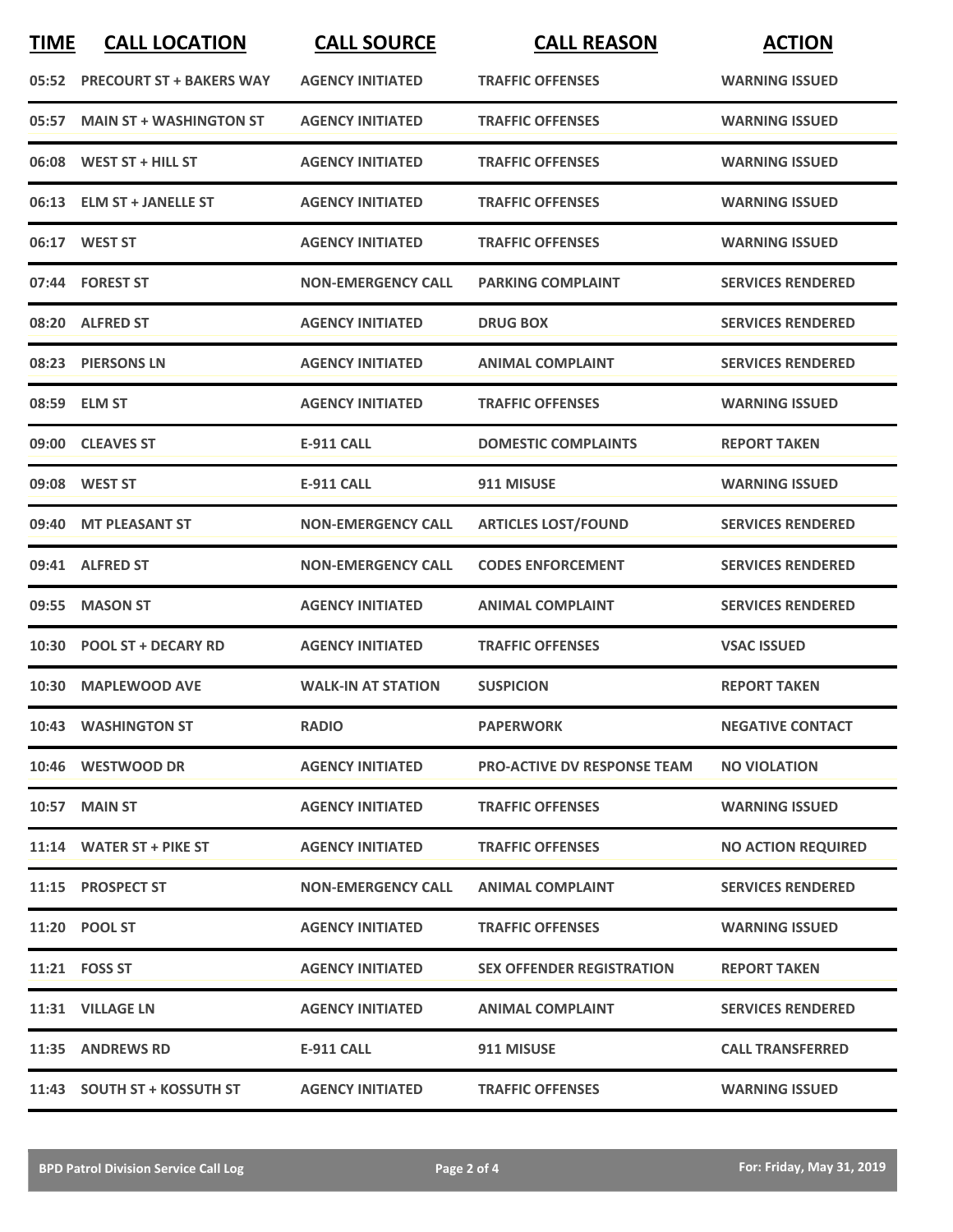| <b>TIME</b> | <b>CALL LOCATION</b>                                | <b>CALL SOURCE</b>        | <b>CALL REASON</b>                                                                                | <b>ACTION</b>             |
|-------------|-----------------------------------------------------|---------------------------|---------------------------------------------------------------------------------------------------|---------------------------|
|             | 11:54 CENTER ST + JEFFERSON ST                      | <b>AGENCY INITIATED</b>   | <b>PARKING COMPLAINT</b>                                                                          | <b>NO ACTION REQUIRED</b> |
|             | 12:07 POOL ST                                       | <b>E-911 CALL</b>         | <b>ASSAULT</b>                                                                                    | <b>SERVICES RENDERED</b>  |
|             | 12:26 SOUTH ST                                      | <b>NON-EMERGENCY CALL</b> | <b>CRIMINAL MISCHIEF</b>                                                                          | <b>REPORT TAKEN</b>       |
|             | <b>12:26 MAIN ST</b>                                | <b>E-911 CALL</b>         | <b>DISTURBANCE / NOISE</b>                                                                        | <b>UNFOUNDED</b>          |
|             | 12:32 POOL ST                                       | <b>NON-EMERGENCY CALL</b> | <b>ARTICLES LOST/FOUND</b>                                                                        | <b>NO ACTION REQUIRED</b> |
|             | 12:33 ELM ST                                        | <b>NON-EMERGENCY CALL</b> | <b>SUSPICION</b>                                                                                  | <b>SERVICES RENDERED</b>  |
|             | 12:51 JEFFERSON ST                                  | <b>NON-EMERGENCY CALL</b> | <b>SUSPICION</b>                                                                                  | <b>SERVICES RENDERED</b>  |
|             | 12:52 ARROWWOOD DR                                  | <b>AGENCY INITIATED</b>   | <b>SEX OFFENDER REGISTRATION</b>                                                                  | <b>REPORT TAKEN</b>       |
|             | 13:12 BRISTOL ST                                    | <b>AGENCY INITIATED</b>   | <b>TRAFFIC OFFENSES</b>                                                                           | <b>WARNING ISSUED</b>     |
|             | 13:23 ALFRED ST                                     | <b>AGENCY INITIATED</b>   | <b>PAPERWORK</b>                                                                                  | <b>PAPERWORK SERVED</b>   |
|             | 13:45 MILE STRETCH RD + GILBERT PL AGENCY INITIATED |                           | <b>TRAFFIC OFFENSES</b>                                                                           | <b>WARNING ISSUED</b>     |
|             | 13:53 ROUND HILL ST                                 | <b>NON-EMERGENCY CALL</b> | <b>DISTURBANCE / NOISE</b>                                                                        | <b>SERVICES RENDERED</b>  |
| 14:06       | <b>MILE STRETCH RD</b>                              | <b>AGENCY INITIATED</b>   | <b>ASSIST CITIZEN</b>                                                                             | <b>SERVICES RENDERED</b>  |
| 14:07       | <b>GRAHAM ST</b>                                    | <b>E-911 CALL</b>         | <b>DOMESTIC COMPLAINTS</b><br>OFFENDER: ERIC WILLIAM SOLETTO  AGE: 26  RESIDENT OF: BIDDEFORD, ME | <b>ARREST(S) MADE</b>     |
|             | <b>CHARGE: WARRANT ARREST</b>                       |                           |                                                                                                   |                           |
|             | CHARGE: AGGRAVATED ASSAULT                          |                           | OFFENDER: SAMANTHA ELIZABETH OAKES  AGE: 23  RESIDENT OF: BIDDEFORD, ME                           |                           |
|             | 14:09 ELM ST                                        | <b>NON-EMERGENCY CALL</b> | <b>ANIMAL COMPLAINT</b>                                                                           | <b>WARNING ISSUED</b>     |
|             | 14:26 MT VERNON ST                                  | <b>WALK-IN AT STATION</b> | <b>PAPERWORK</b>                                                                                  | <b>SERVICES RENDERED</b>  |
|             | 14:31 GRAHAM ST                                     | <b>NON-EMERGENCY CALL</b> | <b>ARTICLES LOST/FOUND</b>                                                                        | <b>NO ACTION REQUIRED</b> |
|             | 14:37 ELM ST                                        | <b>NON-EMERGENCY CALL</b> | <b>SHOPLIFTING</b>                                                                                | <b>REPORT TAKEN</b>       |
|             | 14:43 PIERSONS LN                                   | <b>AGENCY INITIATED</b>   | <b>ANIMAL COMPLAINT</b>                                                                           | <b>SERVICES RENDERED</b>  |
|             | 14:50 ALFRED ST                                     | <b>AGENCY INITIATED</b>   | <b>CAR SEAT DETAIL</b>                                                                            | <b>SERVICES RENDERED</b>  |
|             | 15:30 ALFRED ST                                     | <b>WALK-IN AT STATION</b> | <b>COURT ORDERED CHECK IN</b>                                                                     | <b>SERVICES RENDERED</b>  |
|             | 15:31 ELM ST                                        | <b>AGENCY INITIATED</b>   | <b>PRO-ACTIVE DV RESPONSE TEAM</b>                                                                | <b>NEGATIVE CONTACT</b>   |
|             |                                                     |                           |                                                                                                   |                           |
|             | 15:39 MT VERNON ST                                  | <b>AGENCY INITIATED</b>   | <b>PAPERWORK</b>                                                                                  | <b>PAPERWORK SERVED</b>   |